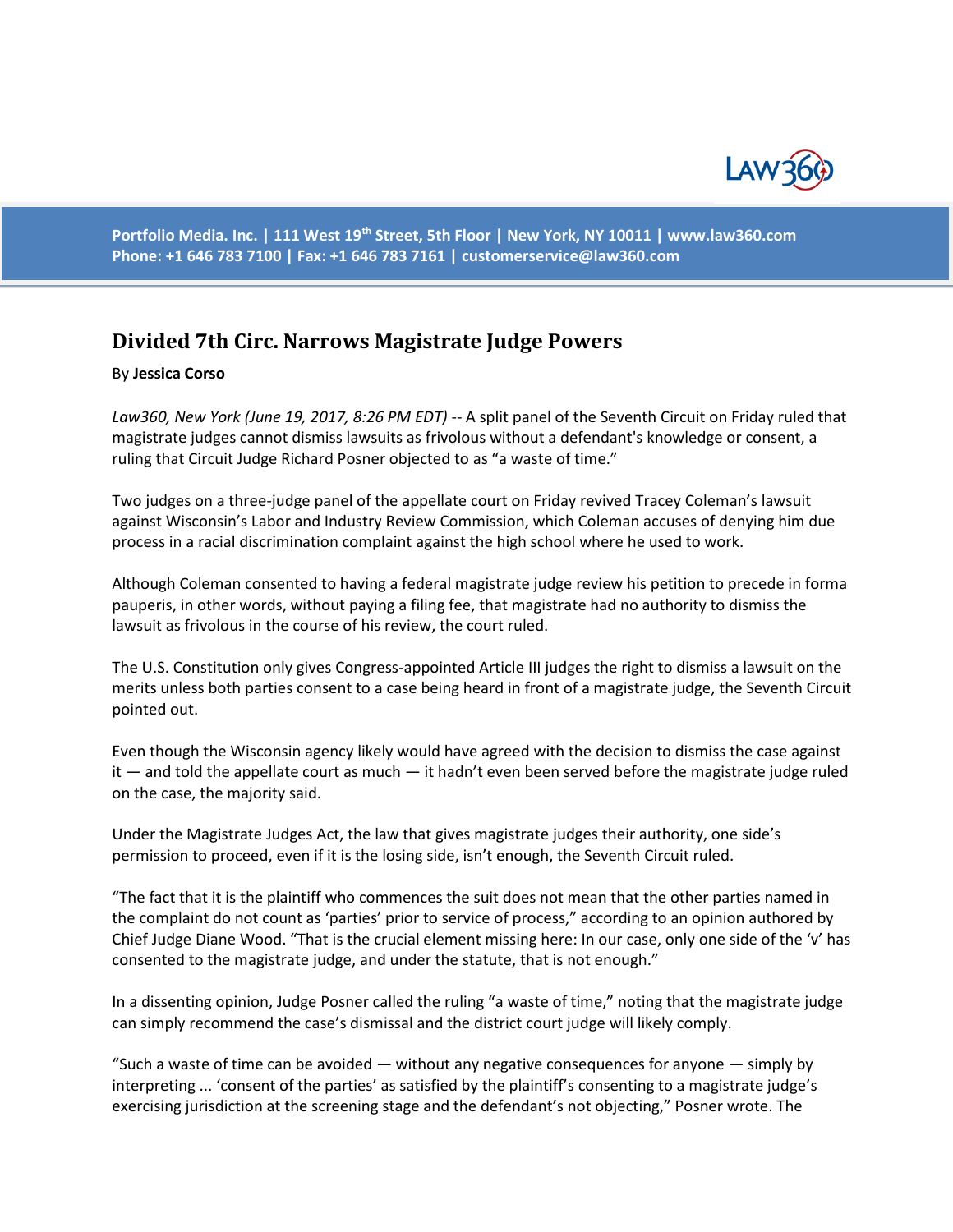defendant's nonobjection, he said, was implied by the fact that dismissal could only benefit that party.

"For why, to return to what seems to me the only sensible interpretation of the consent requirement, would a defendant ever refuse to consent to the dismissal of a suit against him?" Posner asked.

In her majority opinion, Judge Wood agreed that it is possible that the district court judge who receives Coleman's resuscitated case will dismiss it at the behest of the magistrate judge, but she said it was important to follow the process anyway.

"We realize that this adds one extra step, but it is not a particularly burdensome one, and it does not mean that parties in the commission's position must be served before the case can be resolved," the majority ruled. "It just means that the district judge must enter any post‐screening orders that dispose of the entire case."

Circuit Judge Ann Claire Williams joined Judge Wood in her opinion.

Because this was at least the third time that the Seventh Circuit has heard a dispute over a magistrate's power to dismiss a lawsuit and because the previous two opinions contradicted each other, all of the appellate court judges were asked right away if they wanted to hear Coleman's case in front of the entire bench.

The majority demurred but Circuit Judges Frank Easterbrook and Diane Sykes said they would have liked to rule on the case. If they had, they would have been inclined to disagree with the majority on the panel, according to a brief dissent written by Easterbrook and joined by Sykes that was also filed Friday.

They gave a different reason for differing from the majority than Posner, however, noting that cases can have multiple defendants, some defendants can be tricky to locate and that it does not make sense to hold up a case sitting before a magistrate judge while awaiting the agreement to all parties.

"The suit A v. B & C could go on for years before C is finally dismissed or discovered to be nonexistent; why can't A and B agree in the meantime that their dispute will be resolved by a magistrate judge?" Easterbrook asked.

Travis Crum of Mayer Brown LLP, who was appointed to represent Coleman on appeal, said that the Seventh Circuit was right to err on the side of caution because both the Constitution and Congress have limited the power of non-Article III judges.

"Congress made clear that consent of parties was necessary and it did so because it wanted to keep magistrate judges within their constitutional bounds," Crum told Law360. He said the ruling is an "important marker to lay down as to the constitutional authority of magistrate judges."

Coleman alleges that the Wisconsin high school where he was employed as a maintenance worker fired him after three weeks on the job because he was African-American. The high school claims to have fired him for sexually harassing another employee, according to the Seventh Circuit's opinion.

He sued Wisconsin's labor review board for allegedly violating due process in his case against the school.

In dismissing the case in 2015, Magistrate Judge William E. Duffin said that he couldn't "discern any plausible claim for relief that may be heard in federal court."